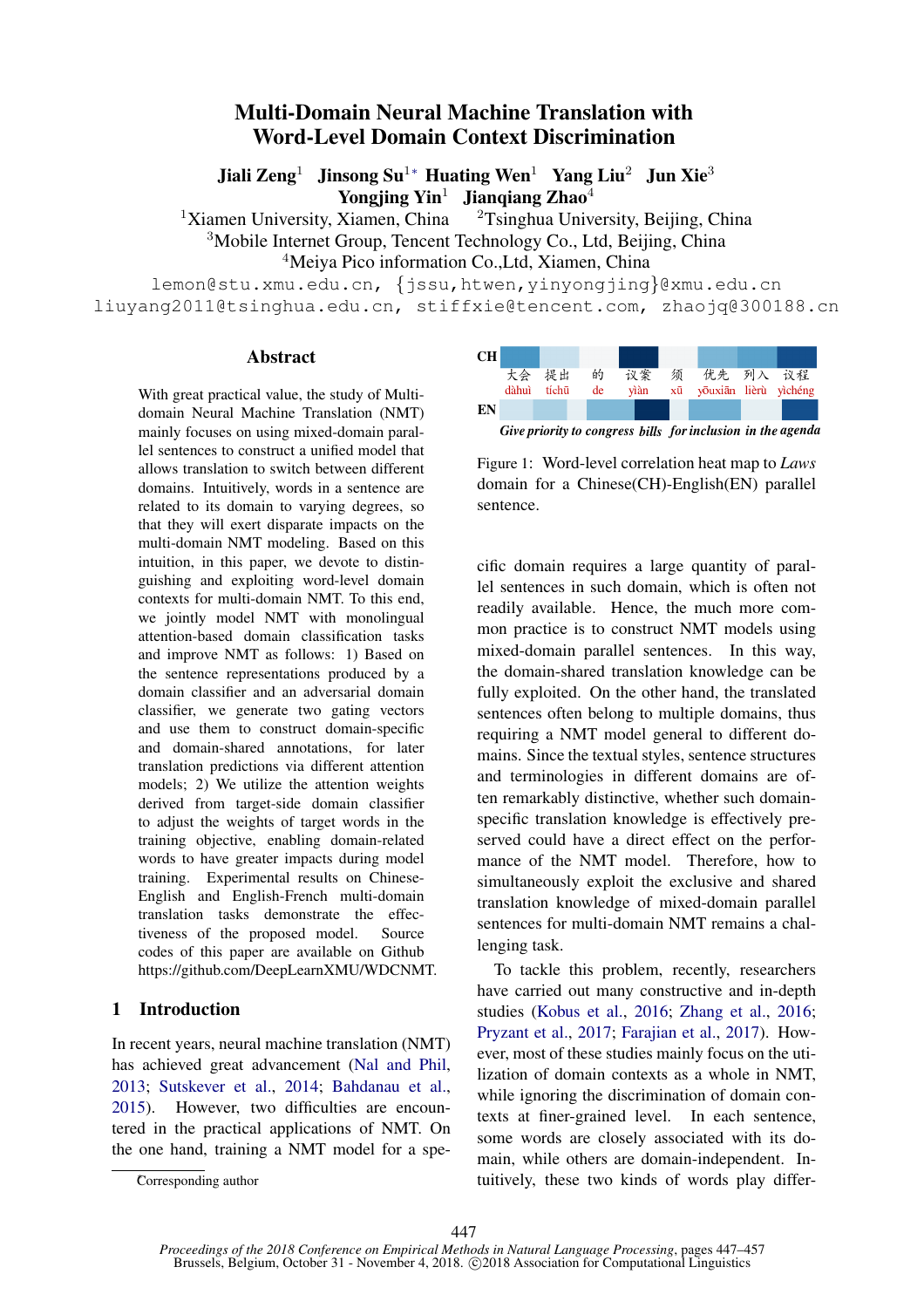ent roles in multi-domain NMT, nevertheless, they are not being distinguished by the current models. Take the sentence shown in Figure 1 for example. The Chinese words "'大会"(congress), "议 案"(bills), "列入"(inclusion), and "议程"(agenda) are frequently used in *Laws* domain and imply the *Laws* style of the sentence, while other words in this sentence are common in all domains and they mainly indicate the semantic meaning of the sentence. Thus, it is reasonable to distinguish and encode these two types of words separately to capture domain-specific and domain-shared contexts, allowing the exclusive and shared knowledge to be exploited without any interference from the other. Meanwhile, the English words "*priority*","*government*", "*bill*" and "*agenda*" are also closely related to *Laws* domain. To preserve the domain-related text style and idioms in generated translations, it is also reasonable for our model to pay more attention to these domain-related words than the others during model training. On this account, we believe that it is significant to distinguish and explore word-level domain contexts for multi-domain NMT.

In this paper, we propose a multi-domain NMT model with word-level domain context discrimination. Specifically, we first jointly model NMT with monolingual attention-based domain classification tasks. In source-side domain classification and adversarial domain classification tasks, we perform two individual attention operations on source-side annotations to generate the domainspecific and domain-shared vector representations of source sentence, respectively. Meanwhile, an attention operation is also placed on target-side hidden states to implement target-side domain classification. Then, we improve NMT with the following two approaches:

(1) According to the sentence representations produced by source-side domain classifier and adverisal domain classifier, we generate two gating vectors for each source annotation. With these two gating vectors, the encoded information of source annotation is selected automatically to construct domain-specific and domain-shared annotations, both of which are used to guide translation predictions via two attention mechanisms;

(2) Based on the attention weights of the target words from target-side domain classifier, we employ word-level cost weighting strategy to refine our model training. In this way, domain-specific

target words will be assigned greater weights than others in the objective function of our model.

Our work demonstrates the benefits of separate modeling of the domain-specific and domainshared contexts, which echoes with the successful applications of the multi-task learning based on shared-private architecture in many tasks, such as discourse relation recognition (Liu et al., 2017b), word segmentation (Chen et al., 2017b), text classification (Liu et al., 2017a), and image classification (Liu et al., 2016). Overall, the main contributions of our work are summarized as follows:

- We propose to construct domain-specific and domain-shared source annotations from initial annotations, of which effects are respectively captured for translation predictions.
- We propose to adjust the weights of target words in the training objective of NMT according to their relevance to different domains.
- We conduct experiments on large-scale multi-domain Chinese-English and English-French datasets. Experimental results demonstrate the effectiveness of our model.

# 2 Model

Figure 2 illustrates the architecture of our model, which includes a neural encoder equipped with a domain classifier and an adversarial domain classifier, and a neural decoder with two attention models and a target-side domain classifier.

#### 2.1 Neural Encoder

As shown in the lower part of Figure 2, our encoder leverages the sentence representations produced by these two classifiers to construct domain-specific and domain-shared annotations from initial ones, preventing the exclusive and shared translation knowledge from interfering with each other. In our encoder, the input sentence  $\mathbf{x} = x_1, x_2, ..., x_N$  are first mapped to word vectors and then fed into a bidirectional GRU (Cho et al., 2014) to obtain  $\overrightarrow{\bf{h}} = \overrightarrow{h}_1$ ,  $\overrightarrow{h}_2$ , ...,  $\overrightarrow{h}_N$ and  $\overrightarrow{h} = \overrightarrow{h}_1, \overrightarrow{h}_2, ..., \overrightarrow{h}_N$  in the left-to-right and right-to-left directions, respectively. These two sequences are then concatenated as  $h_i$  =  $\overrightarrow{h}^{\top}_i$  $\frac{1}{i}$ ,  $\overleftarrow{h}_i^\top$  $\{ \bar{i} \}^\top$  to form the word-level semantic representation of the input sentence.

Domain Classifier and Adversarial Domain **Classifier.** With annotations  $\{h_i\}_{i=1}^N$ , we employ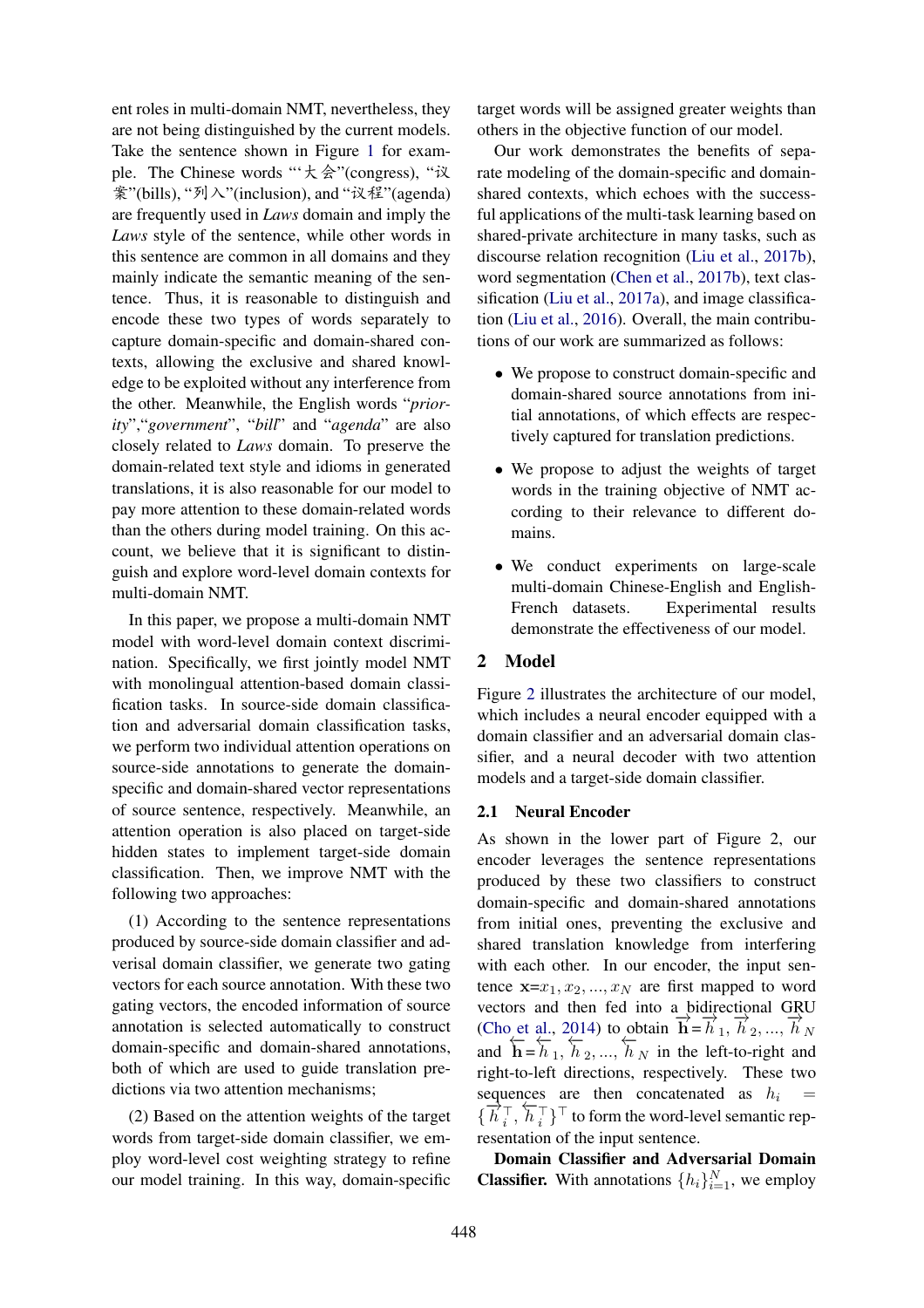

Figure 2: The architecture illustration of our model. Note that our two source-side domain classifiers are used to produce domain-specific and domain-shared annotations, respectively, and our target-side domain classifier is only used during model training.

two attention-like aggregators to generate the semantic representations of sentence x, denoted by the vectors  $E_r(\mathbf{x})$  and  $E_s(\mathbf{x})$ , respectively. Based on these two vectors, we employ the same neural network to model two classifiers with different context modeling objectives:

One is a domain classifier that aims to distinguish different domains in order to generate domain-specific source-side contexts. It is trained using the objective function  $\mathcal{J}_{dc}^s(\mathbf{x}; \theta_{dc}^s) = \log \frac{d\mathbf{x}}{ds}$  $p(d|\mathbf{x}; \theta_{dc}^s)$ , where d is the domain tag of x and  $\theta_{dc}^{s}$  is its parameter set. The other is an adversarial domain classifier capturing source-side domainshared contexts. To this end, we train it using the following adversarial loss functions:

$$
\mathcal{J}_{adc}^{s1}(\mathbf{x}; \boldsymbol{\theta}_{\boldsymbol{a}\boldsymbol{d}\boldsymbol{c}}^{s1}) = \log p(d|\mathbf{x}; \boldsymbol{\theta}_{\boldsymbol{a}\boldsymbol{d}\boldsymbol{c}}^{s1}, \boldsymbol{\theta}_{\boldsymbol{a}\boldsymbol{d}\boldsymbol{c}}^{s2}), \quad (1)
$$

$$
\mathcal{J}_{adc}^{s2}(\mathbf{x}; \boldsymbol{\theta}_{\boldsymbol{a}\boldsymbol{d}\boldsymbol{c}}^{\boldsymbol{s}2}) = H(p(d|\mathbf{x}; \boldsymbol{\theta}_{\boldsymbol{a}\boldsymbol{d}\boldsymbol{c}}^{\boldsymbol{s}1}, \boldsymbol{\theta}_{\boldsymbol{a}\boldsymbol{d}\boldsymbol{c}}^{\boldsymbol{s}2})),
$$
 (2)

where  $H(p(\cdot)) = -\sum_{k=1}^{K} p_k(\cdot) \log p_k(\cdot)$  is an entropy of distribution  $p(\cdot)$  with K domain labels,  $\theta_{adc}^{s1}$  and  $\theta_{adc}^{s2}$  denote the parameters of softmax layer and the generation layer of  $E_s(\mathbf{x})$  in this classifier, respectively. By this means,  $E_r(\mathbf{x})$  and  $E_s(\mathbf{x})$  are expected to encode the domain-specific and domain-shared semantic representations of x, respectively. It should be noted that our utilization of domain classifiers is similar to adversarial training used in (Pryzant et al., 2017) which injects domain-shared contexts into annotations. However, by contrast, we introduce domain classifier and adversarial domain classifier simultaneously to distinguish different kinds of contexts for NMT more explicitly.

Here we describe only the modeling procedure of the domain classifier, while it is also applicable to the adversarial domain classifier. Specifically,  $E_r(\mathbf{x})$  is defined as follows:

$$
E_r(\mathbf{x}) = \sum_{i=1}^{N} \alpha_i h_i,
$$
 (3)  
where 
$$
\alpha_i = \frac{exp(e_i)}{\sum_{i'}^{N} exp(e_{i'})},
$$

$$
e_i = (v_a)^{\top} \tanh(W_a h_i),
$$

and  $v_a$  and  $W_a$  are the relevant attention parameters. Then, we feed  $E_r(\mathbf{x})$  into a fully connected layer with *ReLU* function (Ballesteros et al., 2015), and then pass its output through a *softmax* layer to implement domain classification

$$
p(\cdot|\mathbf{x}; \boldsymbol{\theta}_{dc}^s)
$$
  
=softmax(W\_{dc}^{s\top} ReLU(E\_r(\mathbf{x})) + b\_{dc}^s), (4)

where  $W_{dc}^{s}$  and  $b_{dc}^{s}$  are softmax parameters.

 $\overline{\phantom{a}}$ 

Domain-Specific and Domain-Shared Annotations. Since domain-specific and domain-shared contexts have different effects on NMT, and thus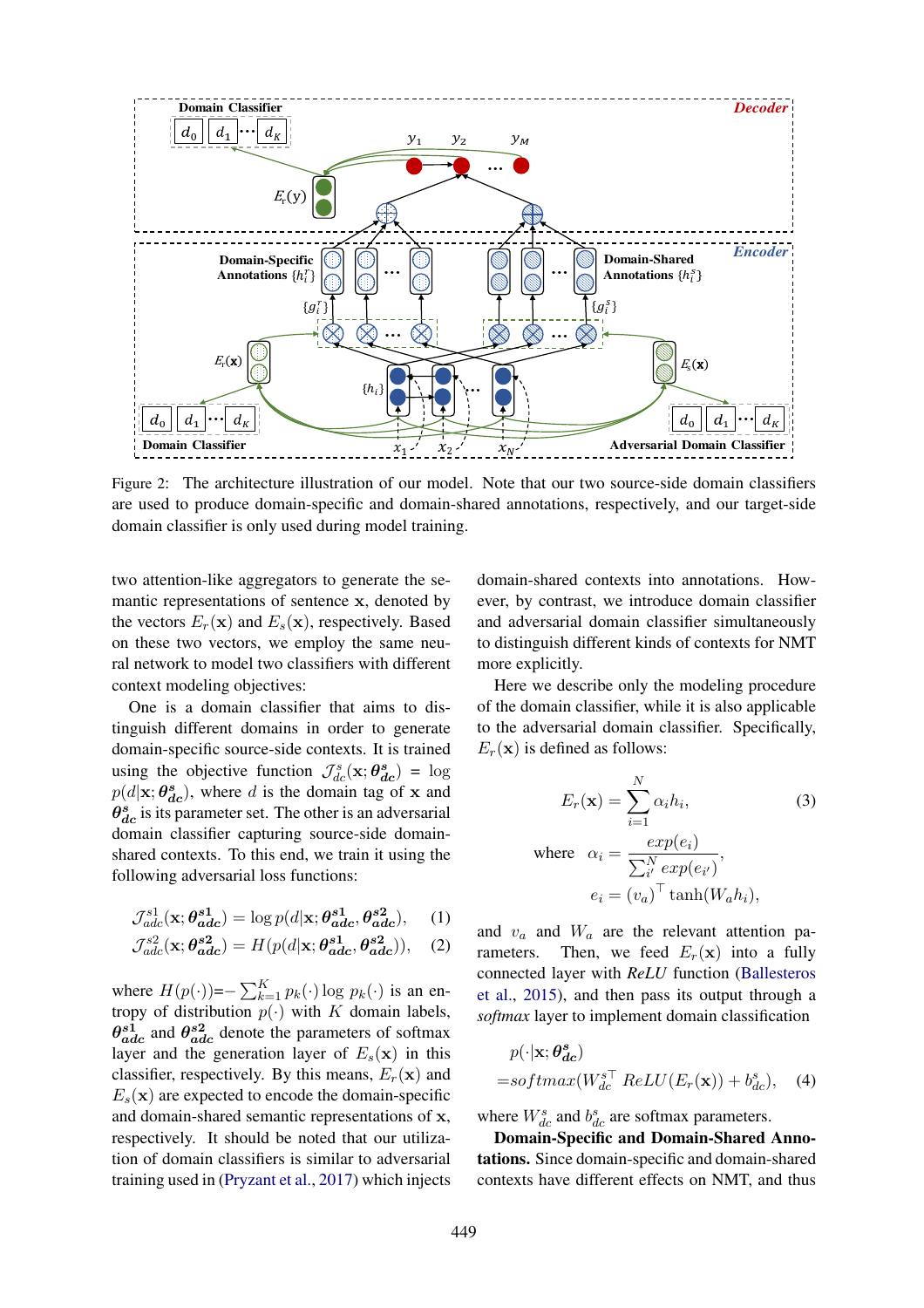should be distinguished and separately captured by NMT model. Specifically, we first leverage the sentence representations  $E_r(\mathbf{x})$  and  $E_s(\mathbf{x})$  to generate two gating vectors,  $g_i^r$  and  $g_i^s$ , for annotation  $h_i$  in the following way:

$$
g_i^r = sigmoid(W_{gr}^{(1)}E_r(\mathbf{x}) + W_{gr}^{(2)}h_i + b_{gr}),
$$
  
(5)  

$$
g_i^s = sigmoid(W_{gs}^{(1)}E_s(\mathbf{x}) + W_{gs}^{(2)}h_i + b_{gs}),
$$
  
(6)

where  $W_{gr}^*$ ,  $W_{gs}^*$ ,  $b_{gr}$  and  $b_{gs}$  denote the relevant matrices and bias, respectively. With these two vectors, we construct domain-specific and domain-shared annotations  $h_i^r$  and  $h_i^s$  from  $h_i$ :

$$
h_i^r = g_i^r \odot h_i,\tag{7}
$$

$$
h_i^s = g_i^s \odot h_i. \tag{8}
$$

#### 2.2 Neural Decoder

The upper half of Figure 2 illustrates the architecture of our decoder. In particular, with the attention weights of target words from the domain classifier, we employ word-level cost weighting strategy to refine model training.

Formally, our decoder applies a nonlinear function  $g(*)$  to define the conditional probability of translation  $y=y_1, y_2, ..., y_M$ :

$$
p(\mathbf{y}|\mathbf{x}) = \prod_{j=1}^{M} p(y_j|\mathbf{x}, y_{< j}) = \prod_{j=1}^{M} g(y_{j-1}, s_j, c_j^r, c_j^s),
$$
\n(9)

where the vector  $s_j$  denotes the GRU hidden state. It is updated as

$$
s_j = GRU(s_{j-1}, y_{j-1}, c_j^r, c_j^s). \tag{10}
$$

Here the vectors  $c_j^r$  and  $c_j^s$  represent the domainspecific and domain-shared contexts, respectively.

Domain-Specific and Domain-Shared Context Vectors. When generating  $y_j$ , we define  $c_j^r$ as a weighted sum of the domain-specific annotations  $\{h_i^r\}$ :

$$
c_j^r = \sum_{i=1}^N \frac{\exp(e_{j,i}^r)}{\sum_{i'=1}^N \exp(e_{j,i'}^r)} \cdot h_i^r,
$$
 (11)  
where  $e_{j,i}^r = a(s_{j-1}, h_i^r),$ 

and  $a(*)$  is a feedforward neural network. Meanwhile, we produce  $c_j^s$  from the domain-shared annotations  $\{h_i^s\}$  as in Eq. 11. By introducing  $c_j^r$ 

and  $c_j^s$  into  $s_j$ , our decoder is able to distinguish and simultaneously exploit two types of contexts for translation predictions.

Domain Classifier. We equip our decoder with a domain classifier with parameters  $\theta_{tdc}$ , which maximizes the training objective i.e.,  $\mathcal{J}_{dc}^{t}(\mathbf{y}; \boldsymbol{\theta}_{dc}^{t}) = log p(d|\mathbf{y}; \boldsymbol{\theta}_{d}^{t})$ To do this, we also apply attention operation to produce the domain-aware semantic representation  $E_r(\mathbf{y})$  of y,

$$
E_r(\mathbf{y}) = \sum_{j=1}^{M} \beta_j s_j,
$$
 (12)  
where  $\beta_j = \frac{\exp(e_j)}{\sum_{j'}^{M} \exp(e_{j'})},$   
 $e_j = (v_b)^{\top} \tanh(W_b s_j),$ 

and  $v<sub>b</sub>$  and  $W<sub>b</sub>$  are the related parameters. Likewise, we stack a domain classifier on top of  $E_r(\mathbf{y})$ . Note that this classifier is only used in model training to infer attention weights of target words. These weights measure their semantic relevance to different domains and can be utilized to adjust their cost weights in NMT training objective.

NMT Training Objective with Word-Level Cost Weighting. Formally, we define the objective function of NMT as follows:

$$
\mathcal{J}_{nmt}(\mathbf{x}, \mathbf{y}; \boldsymbol{\theta}_{nmt})
$$
  
= 
$$
\sum_{j=1}^{M} (1 + \beta_j) \log p(y_j | \mathbf{x}, y_{ (13)
$$

where  $\beta_i$  is the attention weight of  $y_i$  obtained by Eq. (12), and  $\theta_{nmt}$  denotes the parameter set of NMT. By this scaling strategy, domainspecific words are emphasized with a bonus, while domain-shared words are updated as usual.

Please note that scaling costs with a multiplicative scalar essentially changes the magnitude of parameter update but without changing its direction (Chen et al., 2017a). Besides, although our scaling strategy is similar to the cost weighting proposed by Chen et al. (2017a), our approach differs from it in two aspects: First, we employ wordlevel cost weighting rather than sentence-level one to refine NMT training; Second, our approach is less time-consuming for multi-domain NMT.

#### 2.3 Overall Training Objective

Given a mixed-domain training corpus  $\mathcal{D}$  =  $\{(\mathbf{x}, \mathbf{y}, d)\}\)$ , we train the proposed model accord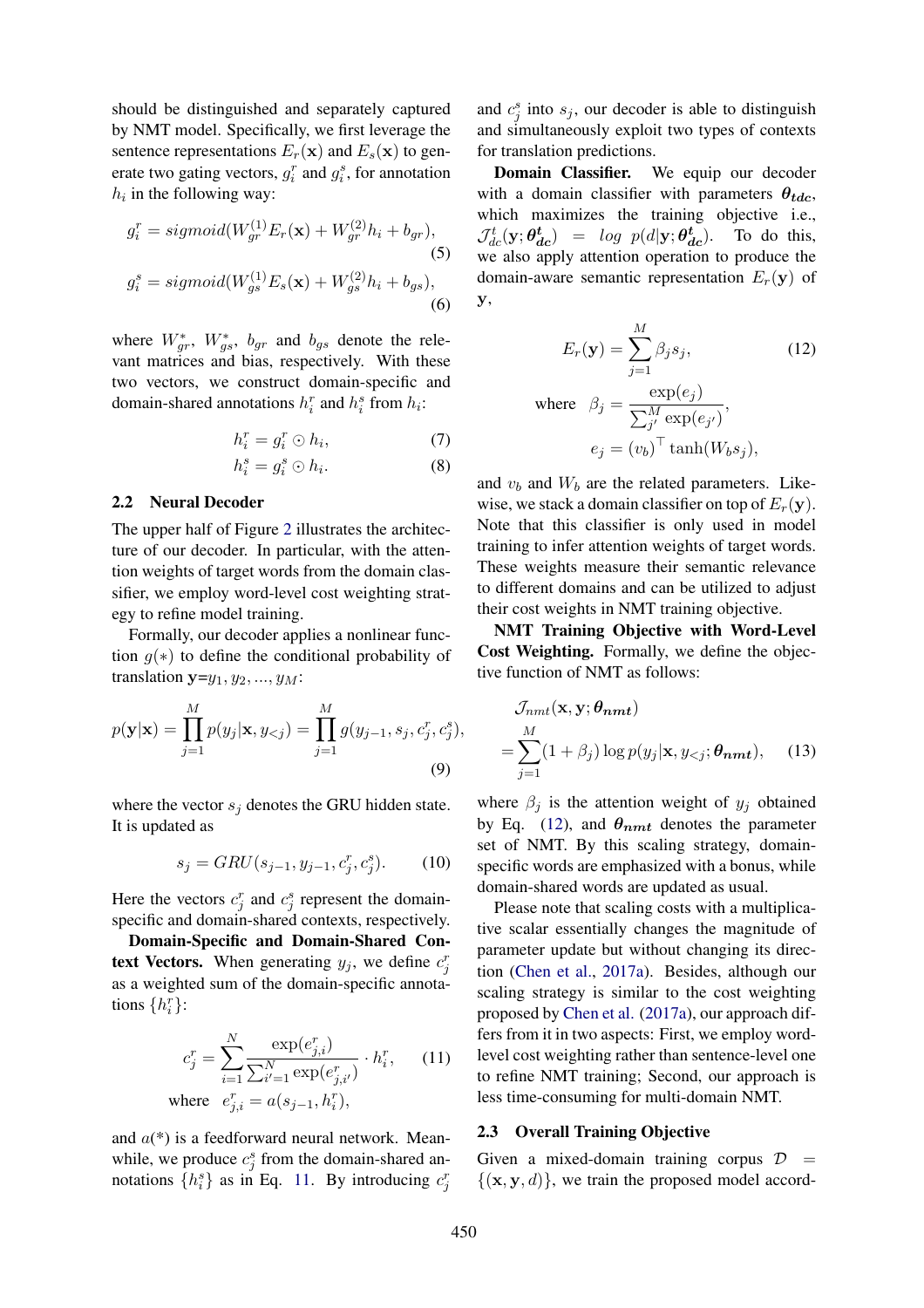ing to the following objective function:

$$
\mathcal{J}(\mathcal{D}; \theta) = \sum_{(\mathbf{x}, \mathbf{y}, d) \in \mathcal{D}} \{ \mathcal{J}_{nmt}(\mathbf{x}, \mathbf{y}; \theta_{nmt}) \n+ \mathcal{J}_{dc}^s(\mathbf{x}; \theta_{dc}^s) + \mathcal{J}_{dc}^t(\mathbf{y}; \theta_{dc}^t) \n+ \mathcal{J}_{adc}^{s1}(\mathbf{x}; \theta_{adc}^{s1}) + \lambda \cdot \mathcal{J}_{adc}^{s2}(\mathbf{x}; \theta_{adc}^{s2}) \}
$$
\n(14)

where  $\mathcal{J}_{nmt}(*), \mathcal{J}_{dc}^s(*), \mathcal{J}_{dc}^t(*)$  and  $\mathcal{J}_{adc}^{s*}(*)$  are the objective functions of NMT, source-side domain classifier, target-side domain classifier, and source-side adversarial domain classifier, respectively,  $\theta = {\theta_{nmt}, \theta_{dc}^s, \theta_{dc}^t, \theta_{adc}^{s1}, \theta_{adc}^{s2}}$ , and  $\lambda$  is the hyper-parameter for adversarial learning.

Particularly, to ensure encoding accuracy of domain-shared contexts, we follow Chen et al. (2017b) to adopt an alternative two-phase strategy in training, where we alternatively optimize  $\mathcal{J}(\mathcal{D}; \theta)$  with  $\theta_{adc}^{s1}$  and  $\{\theta \cdot \theta_{adc}^{s1}\}$  respectively fixed at a time.

#### 3 Experiment

To investigate the effectiveness of our model, we conducted multi-domain translation experiments on Chinese-English and English-French datasets.

#### 3.1 Setup

Datasets. For Chinese-English translation, our data comes from UM-Corpus (Tian et al., 2014) and  $LDC<sup>1</sup>$ . To ensure data quality, we chose only the parallel sentences with domain label *Laws*, *Spoken*, and *Thesis* from UM-Corpus, and the LDC bilingual sentences related to *News* domain as our dataset. We used randomly selected sentences from UM-Corpus and LDC as development set, and combined the test set of UM-Corpus and randomly selected sentences from LDC to construct our test set. For English-French translation, we conducted experiments on the datasets of OPUS corpus<sup>2</sup>, containing sentence pairs from *Medical*, *News*, and *Parliamentary* domains. We also divided these datasets into training, development and test sets. Table 1 provides the statistics of the corpora used in our experiments.

We performed word segmentation on Chinese sentences using *Stanford Segmenter*<sup>3</sup> , and tokenized English and French sentences using *MOSES* script<sup>4</sup> . Then, we employed *Byte Pair*

| Task         | Domain        | <b>Train</b> | Dev | <b>Test</b> |
|--------------|---------------|--------------|-----|-------------|
| <b>CH-EN</b> | Laws          | 219K         | 600 | 456         |
|              | Spoken        | 219K         | 600 | 455         |
|              | <b>Thesis</b> | 299K         | 800 | 625         |
|              | <b>News</b>   | 300K         | 800 | 650         |
| <b>EN-FR</b> | Medical       | 1.09M        | 800 | 2000        |
|              | <b>News</b>   | 180K         | 800 | 2000        |
|              | Parliamentary | 2.04M        | 800 | 2000        |

Table 1: Sentence numbers of data sets in our experiments.

*Encoding* (Sennrich et al., 2016) to convert all words into subwords. The translation quality was evaluated by case-sensitive BLEU (Papineni et al., 2002).

Contrast Models. Since our model is essentially a standard attentional NMT model enhanced with word-level domain contexts, we refer to it as +WDC. We compared it with the following models, namely:

- OpenNMT<sup>5</sup>. A famous open-source NMT system used widely in the NMT community trained on mix-domain training set.
- **DL4NMT-single** (Bahdanau et al., 2015). A reimplemented attentional NMT trained on a single domain dataset.
- DL4NMT-mix (Bahdanau et al., 2015). A reimplemented attentional NMT trained on mix-domain training set.
- DL4NMT-finetune (Luong and Manning, 2015). A reimplemented attentional NMT which is first trained using out-of-domain training corpus and then fine-tuned using indomain dataset.
- +Domain Control (+DC) (Kobus et al., 2016). It directly introduces embeddings of source domain tag to enrich annotations of encoder.
- +Multitask Learning (+ML1) (Dong et al., 2015). It adopts a multi-task learning framework that shares encoder representation and separates the decoder modeling of different domains.
- +Multitask Learning (+ML2) (Pryzant et al., 2017). This model jointly trains

<sup>1</sup> https://www.ldc.upenn.edu/.

<sup>&</sup>lt;sup>2</sup>http://opus.nlpl.eu/

<sup>3</sup> https://nlp.stanford.edu/

<sup>4</sup> http://www.statmt.org/moses/

<sup>5</sup> http://opennmt.net/.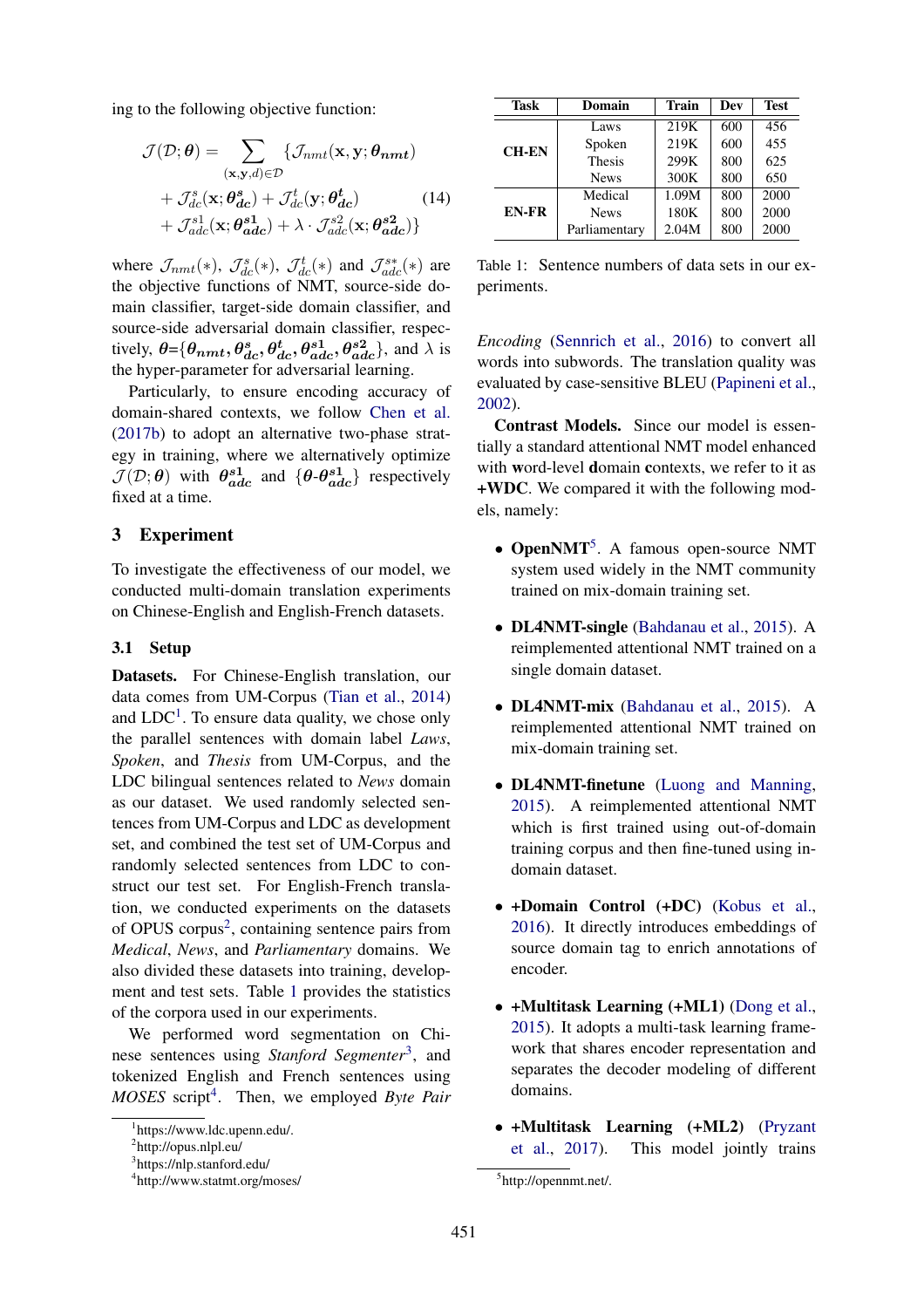NMT with domain classification via multitask learning.

- +Adversarial Discriminative Mixing (+ADM) (Pryzant et al., 2017). It employs adversarial training to achieve the domain adaptation in NMT.
- +Target Token Mixing (+TTM) (Pryzant et al., 2017). This model is similar to +DC, with the only difference that it enriches source annotations by adding target-side domain tag rather than source-side one.

Note that our model uses two annotation sequences, thus we also compared it with the aforementioned models with two times of hidden state size  $(2\times hd)$ . To further examine the effectiveness of the proposed components in our model, we also provided the performance of the following variants of our model:

- +WDC(S). It only exploits the source-side word-level domain contexts for multi-domain NMT.
- +WDC(T). It only employ word-level cost weighting on the target side to refine the model training.

Implementation Details. Following the common practice, we only used the training sentences within 50 words to efficiently train NMT models. Thus, 85.40% and 88.96% of the Chinese-English and English-French parallel sentences were covered in our experiments. In addition, we set the vocabulary size for Chinese-English and English-French as 32,000 and 32,000, respectively. In doing so, our vocabularies covered 99.97% Chinese words and 99.99% English words of the Chinese-English corpus, and almost 100% English words and 99.99% French words of the English-French corpus, respectively.

We applied *Adam* (Kingma and Ba, 2015) to train models and determined the best model parameters based on the model performance on development set. The used hyper-parameter were set as follows:  $\beta_1$  and  $\beta_2$  of Adam as 0.9 and 0.999, word embedding dimension as 500, hidden layer size as 1000, learning rate as  $5 \times 10^{-4}$ , batch size as 80, gradient norm as 1.0, dropout rate as 0.1, and beamsize as 10. Other settings were set following (Bahdanau et al., 2015).

| <b>Model</b>                    | Laws  | Spoken | <b>Thesis</b> | <b>News</b> |  |  |  |  |
|---------------------------------|-------|--------|---------------|-------------|--|--|--|--|
| Contrast Models $(1 \times hd)$ |       |        |               |             |  |  |  |  |
| OpenNMT                         | 45.82 | 9.15   | 13.93         | 19.73       |  |  |  |  |
| DL4NMT-single                   | 43.66 | 5.49   | 14.54         | 18.74       |  |  |  |  |
| DL4NMT-mix                      | 46.82 | 8.95   | 15.93         | 20.33       |  |  |  |  |
| DL4NMT-finetune                 | 54.19 | 8.77   | 16.71         | 21.55       |  |  |  |  |
| $+DC$                           | 49.83 | 9.18   | 16.71         | 20.58       |  |  |  |  |
| $+ML1$                          | 46.82 | 6.66   | 15.10         | 20.17       |  |  |  |  |
| $+MI.2$                         | 48.95 | 9.45   | 15.85         | 20.48       |  |  |  |  |
| $+ADM$                          | 48.30 | 9.41   | 16.34         | 20.06       |  |  |  |  |
| +TTM                            | 49.05 | 9.36   | 16.42         | 20.44       |  |  |  |  |
| Contrast Models $(2 \times hd)$ |       |        |               |             |  |  |  |  |
| DL4NMT-single                   | 44.48 | 6.29   | 14.66         | 19.87       |  |  |  |  |
| DL4NMT-mix                      | 48.74 | 9.01   | 16.12         | 20.14       |  |  |  |  |
| DL4NMT-finetune                 | 54.69 | 9.07   | 17.11         | 21.85       |  |  |  |  |
| $+DC$                           | 50.43 | 9.38   | 16.45         | 20.44       |  |  |  |  |
| $+ML1$                          | 49.49 | 7.67   | 15.50         | 20.34       |  |  |  |  |
| $+ML2$                          | 50.05 | 9.35   | 16.03         | 20.64       |  |  |  |  |
| $+ADM$                          | 48.33 | 9.06   | 16.59         | 19.69       |  |  |  |  |
| +TTM                            | 49.92 | 9.01   | 16.38         | 21.04       |  |  |  |  |
| Our Models                      |       |        |               |             |  |  |  |  |
| $+WDC(S)$                       | 54.55 | 10.12  | 17.22         | 22.16       |  |  |  |  |
| $+WDC(T)$                       | 51.94 | 9.76   | 17.72         | 21.02       |  |  |  |  |
| $+WDC$                          | 55.03 | 10.20  | 18.04         | 22.29       |  |  |  |  |

Table 2: Overall Evaluation of the Chinese-English translation task.  $2 \times hd =$  two times of hidden state size.

#### 3.2 Results on Chinese-English Translation

We first determined the optimal hyper-parameter  $\lambda$  (see Eq. (14)) on the development set. To do this, we gradually varied  $\lambda$  from 0.1 to 1.0 with an increment of 0.1 in each step. Since our model achieved the best performance when  $\lambda$ =0.1, hence, we set  $\lambda$ =0.1 for all experiments thereafter.

Table 2 shows the overall experimental results. Using almost the same hyper-parameters, our reimplemented DL4NMT outperforms OpenNMT in all domains, demonstrating that our baseline is competitive in performance. Moreover, on all test sets of different domains, our model significantly outperforms other contrast models no matter which hyper-parameters they use. Furthermore, we arrive at the following conclusions:

First, our model surpasses DL4NMT-single, DL4NMT-mix and DL4NMT-finetune, all of which are commonly used in domain adaptation for NMT. Please note that DL4NMT-finetune requires multiple adapted NMT models to be constructed, while ours is a unified one that works well in all domains.

Second, compared with +DC, +ML2 and +ADM which all exploit source-side domain contexts for multi-domain NMT, our +WDC(S) still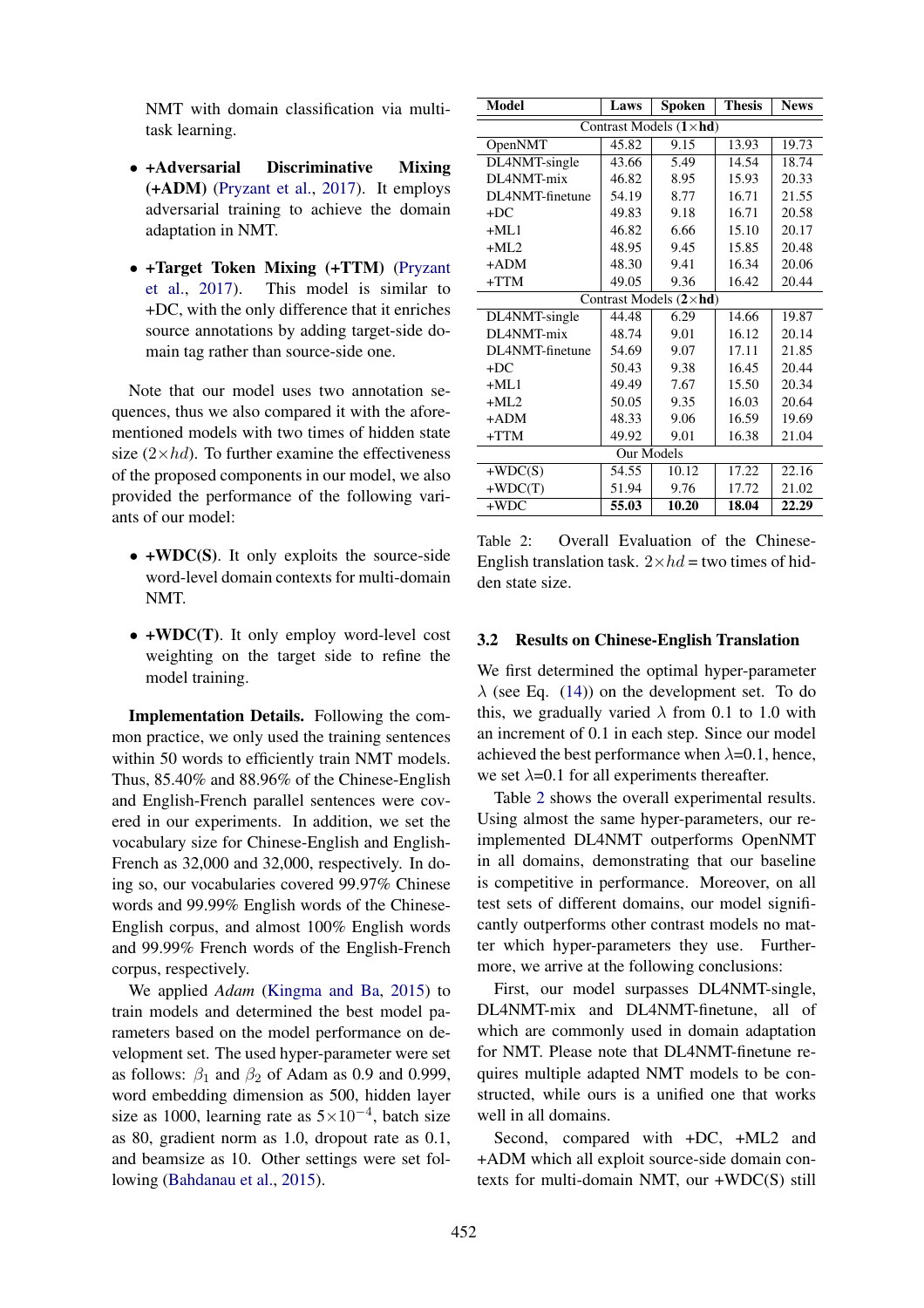

Figure 3: The correlation heat map of the gating vectors(blue/green) to domain-specific/domainshared annotations in two example sentences. Note that domain-specific words "澳 门"(Macao), "立法会"(Legislative Council), "产 生"(Formation), "办法"(Method), "封闭"(Seal), "计 算"(Calculation), "实 验" (Experiment) are strengthened by  $g_i^r$ , while most of the domainshared words " $\acute{p}$ "(of) and " $\acute{p}$ "(and) are focused by  $g_i^s$ .

exhibits better performance. This is because that these models focus on one aspect of domain contexts, while our model considers both domainspecific and domain-shared contexts on the source side.

Third, +WDC(T) also outperforms DL4NMT, revealing that it is reasonable and effective to emphasize domain-specific words in model training..

Last, +WDC achieves the best performance when compared with both +WDC(S) and +WDC(T). Therefore, we believe that word-level domain contexts on the both sides are complementary to each other, and utilizing them simultaneously is beneficial to multi-domain NMT.

#### 3.3 Experimental Analysis

Furthermore, we conducted several visualization experiments to empirically analyze the individual effectiveness of the added model components.

#### 3.3.1 Visualizations of Gating Vectors

We first visualized the gating vectors  $g_i^r$  and  $g_i^s$ to quantify their effects on extracting domainspecific and domain-shared contexts from initial source-side annotations. Since both  $g_i^r$  and  $g_i^s$  are high dimension vectors, which are difficult to be visualized directly, we followed Li et al. (2016) and Zhou et al. (2017) to visualize their individual contributions to the final output, which can be



 $\{h_i^r(x)\}$  $\{h_i^s(\mathbf{x})\}$ 

Figure 4: The visualization of the sentence representations and their corresponding average annotations, where the triangle-shaped(purple), circle-shaped(red), square-shaped(green) and pentagonal-shaped(blue) points denote *News*, *Laws*, *Spoken* and *Thesis* sentences, respectively.

approximated by their first derivatives.

Figure 3 shows the first derivative heat maps for two example sentences in *Laws* and *Thesis* domain, respectively. We can observe that without any loss of semantic meanings from source sentences, most of the domain-specific words are strengthened by  $g_i^r$ , while most of the domainshared words, especially function words, are focused by  $g_i^s$ . This result is consistent with our expectation for the function of two gating vectors.

# 3.3.2 Visualizations of Sentence Representations and Annotations

Furthermore, we applied the *hypertools* (Heusser et al., 2018) to visualize the sentence representations  $E_r(\mathbf{x})$  and  $E_s(\mathbf{x})$ , and the domain-specific and domain-shared annotation sequences  $\{h_i^r\}_{i=1}^N$ and  $\{h_i^s\}_{i=1}^N$ . Here we represent each annotation sequence with its average vector in the figure.

As shown in Figure 4 (a) and (b), the sentence representation vectors and the average annotation vectors of different domains are clearly distributed in different regions. By contrast, their distributions are much more concentrated in Figure 4 (c) and (d). Thus, we conclude that our model is able to distinctively learn domain-specific and domainshared contexts. Moreover, from Figure 4 (b), we observe that the sentence representation vectors of *Laws* domain does not completely coincide with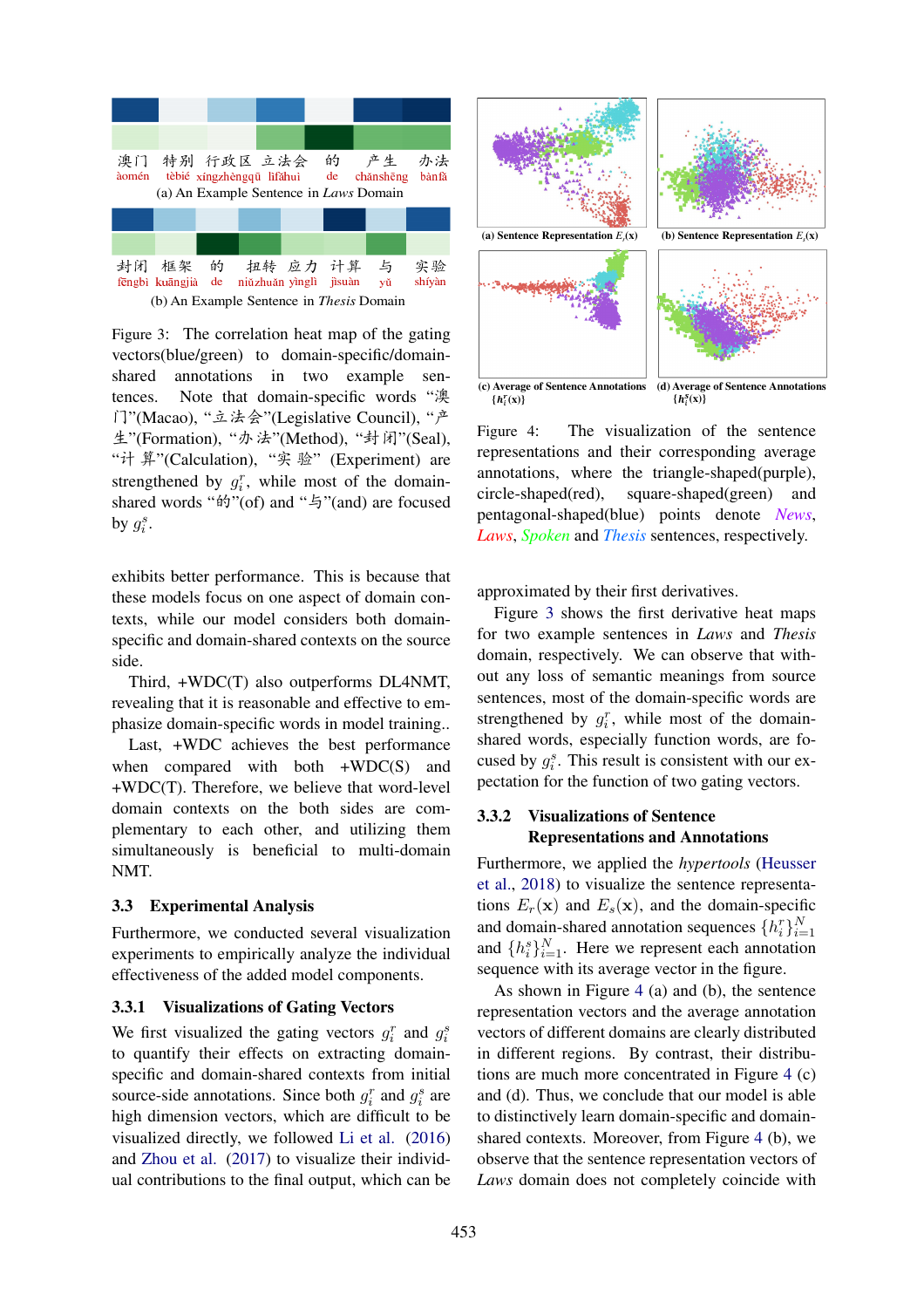| Domain        | <b>Top10 Target Words</b>                                                                                                |  |  |
|---------------|--------------------------------------------------------------------------------------------------------------------------|--|--|
| Laws          | Article, Chapter, Principles, regulations, Pro-<br>visions, Political, Servants, specify, China,<br>Municipal            |  |  |
| Spoken        | meanly, Rusty, 1910s, scours, mountaintops,<br>paralyze, Puff, perpetrators, hitter, weightlift-<br>ing                  |  |  |
| <b>Thesis</b> | aggregation, Activities, Computation, Alzhei-<br>mer, nn, Contemporarily, EVALUATION,<br>ethoxycarbonyl, sCRC, Announced |  |  |
| <b>News</b>   | months, agency, outweighed, unconstitution-<br>ally, Congolese, session, Asia, news, hurts,<br>francs                    |  |  |

Table 3: Examples of Domain-Specific Target Words.

those of the other domains, this may be caused by the more formal and consistent sentence styles in *Laws* domain.

# 3.3.3 Illustrations of Domain-Specific Target Words

Lastly, for each domain, we presented the top ten target words with the highest weights learned by our target-side domain classifier. To do this, we calculated the average attention weight of each word in the training corpus as its corresponding domain weight.

As is clearly shown in Table 3 that most listed target words are closely related to their domains. This result validates the aforementioned hypothesis that some words are domain-dependent while others are domain-independent, and our targetside domain classifier is capable of distinguishing them with different attention weights.

#### 3.4 Results on English-French Translation

Likewise, we determined the optimal  $\lambda$ =0.1 on the development set. Table 4 gives the results of English-French multi-domain translation. Similar to the previous experimental result in Section 3.2, our model continues to achieve the best performance compared to all contrast models using two different hidden state size settings, which demonstrates again that our model is effective and general to different language pairs in multi-domain NMT.

#### 4 Related Work

In this work, we study on multi-domain machine translation in the field of domain adaptation for machine translation, which has attracted great attention since SMT (Clark et al., 2012; Huck et al.,

| <b>Model</b>                    | <b>Medical</b> | Parliamentary | <b>News</b> |  |  |  |  |
|---------------------------------|----------------|---------------|-------------|--|--|--|--|
| Contrast Models $(1 \times hd)$ |                |               |             |  |  |  |  |
| OpenNMT                         | 78.78          | 32.96         | 30.22       |  |  |  |  |
| DL4NMT-single                   | 77.34          | 33.28         | 29.56       |  |  |  |  |
| DL4NMT-mix                      | 78.48          | 33.16         | 31.62       |  |  |  |  |
| DL4NMT-finetune                 | 78.61          | 33.72         | 34.04       |  |  |  |  |
| $+DC$                           | 79.34          | 33.38         | 33.94       |  |  |  |  |
| $+ML1$                          | 77.29          | 33.39         | 31.92       |  |  |  |  |
| $+ML2$                          | 78.65          | 33.55         | 33.48       |  |  |  |  |
| $+ADM$                          | 76.74          | 33.06         | 33.43       |  |  |  |  |
| $+TTM$                          | 78.27          | 33.29         | 33.37       |  |  |  |  |
| Contrast Models $(2 \times hd)$ |                |               |             |  |  |  |  |
| DL4NMT-single                   | 78.50          | 33.38         | 30.23       |  |  |  |  |
| DL4NMT-mix                      | 78.84          | 33.19         | 33.28       |  |  |  |  |
| DL4NMT-finetune                 | 79.17          | 33.88         | 34.20       |  |  |  |  |
| $+DC$                           | 79.96          | 33.44         | 33.52       |  |  |  |  |
| $+ML1$                          | 78.38          | 33.20         | 31.90       |  |  |  |  |
| $+MI.2$                         | 79.41          | 33.55         | 33.62       |  |  |  |  |
| $+ADM$                          | 79.31          | 33.50         | 33.34       |  |  |  |  |
| $+TTM$                          | 79.36          | 33.13         | 33.68       |  |  |  |  |
| Our Models                      |                |               |             |  |  |  |  |
| $+WDC(S)$                       | 82.76          | 34.13         | 34.31       |  |  |  |  |
| $+WDC(T)$                       | 81.51          | 33.76         | 33.78       |  |  |  |  |
| $+WDC$                          | 83.35          | 34.17         | 34.87       |  |  |  |  |

Table 4: Overall Evaluation on the English-French translation task.

2015; Sennrich et al., 2013). As for NMT, the dominant strategies for domain adaptation generally fall into two categories:

The first category is to transfer out-of-domain knowledge to in-domain translation. The conventional method is *fine-tuning*, which first trains the model on out-of-domain dataset and then finetunes it on in-domain dataset (Luong and Manning, 2015; Zoph et al., 2016; Servan et al., 2016). Freitag and Al-Onaizan (2016) proceeded further by ensembling the fine-tuned model with the original one. Chu et al. (2017) fine-tuned the model using the mix of in-domain and out-of-domain training corpora. From the perspective of data selection, Chen et al. (2017a) scaled the top-level costs of NMT system according to each training sentence's similarity to the development set. Wang et al. (2017a) explored the data selection strategy based on sentence embeddings for NMT domain adaptation. Moreover, Wang et al. (2017b) further proposed several sentence and domain weighting methods with a dynamic weight learning strategy. However, these approaches usually only perform well on target domain while being highly time consuming in transferring translation knowledge to all the constitute domains.

The second category is to directly use a mixed-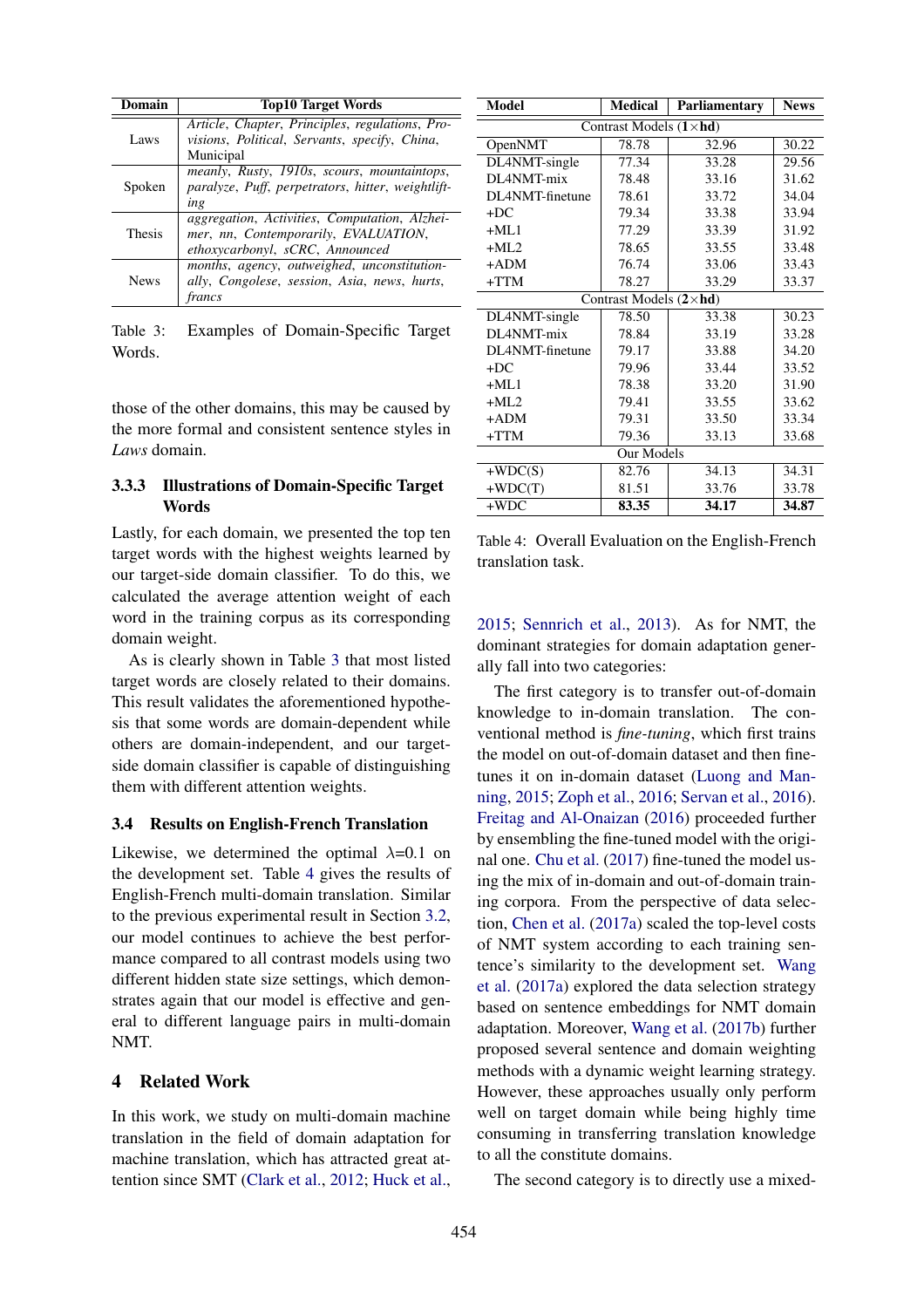domain training corpus to construct NMT model for the translated sentences derived from different domains. In this aspect, Kobus et al. (2016) incorporated domain information into NMT by appending a domain indicator token to each source sequence. Similarly, Johnson et al. (2016) added an artificial token to the input sequence to indicate the required target language. Contrastingly, Farajian et al. (2017) utilized the similarity between each test sentence and the training instances to dynamically set the hyper-parameters of the learning algorithm and update the generic model on the fly. Pryzant et al. (2017) proposed three novel models: *discriminative mixing* that jointly models NMT with domain classification, *adversarial discriminative mixing*, and *target token mixing* which appends a domain token to the target sequence. Sajjad et al. (2017) explored data concatenation, model stacking, data selection and multi-model ensemble to train multi-domain NMT. By exploiting domain as a tag or a feature, Tars and Fishel (2018) treated text domains as distinct languages in order to use multi-lingual approaches when implementing multi-domain NMT. Inspired by topicbased SMT, some researchers resorted to incorporating topical contexts into NMT. Chen et al. (2016) used the topic information of input sentence as an additional input to decoder. Zhang et al. (2016) enhanced the word representation by adding its topic embedding. However, these methods require to have explicit document boundaries between training data, which unfortunately do not exist in most datasets.

Overall, our work is related to the second type of approach with (Pryzant et al., 2017) and (Chen et al., 2017a) most related to ours. Unlike (Pryzant et al., 2017) applying adversarial training to only capture domain-shared translation knowledge, we further exploit domain-specific translation knowledge for multi-domain NMT. Also, in sharp contrast to (Chen et al., 2017a), our model not only exploits the source-side word-level domain contexts differently, but also employs a word-level cost weighting strategy for multi-domain NMT.

#### 5 Conclusion and Future Work

In this work, we have explored how to utilize word-level domain contexts for multi-domain NMT. By jointly modeling NMT and domain classification tasks, we utilize the sentence representations of source-side domain classifier and adversarial domain classifier to construct domainspecific and domain-shared source annotations, which are then exploited by decoder. Moreover, using the attentional weights of target-side domain classifier, we adjust the weights of target words in the training objective to refine model training. Experimental results and in-depth analyses demonstrate the effectiveness of the proposed model.

In the future, we would like to extend the proposed word-level cost weighting strategy to source words. Besides, our method is also general to other NMT models. Therefore, we plan to apply our method to the NMT with complex architectures, for example, lattice-to-sequence NMT (Su et al., 2017), hierarchy-to-sequence NMT (Su et al., 2018), NMT with context-aware encoder (Zhang et al., 2017) and Transformer (Vaswani et al., 2017) and so on.

#### Acknowledgments

The authors were supported by National Natural Science Foundation of China (No. 61672440), the Fundamental Research Funds for the Central Universities (Grant No. ZK1024), and Scientific Research Project of National Language Committee of China (Grant No. YB135-49). We also thank the reviewers for their insightful comments.

#### References

- Dzmitry Bahdanau, Kyunghyun Cho, and Yoshua Bengio. 2015. Neural machine translation by jointly learning to align and translate. In *Proc. of ICLR 2015*.
- Miguel Ballesteros, Chris Dyer, and Noah A. Smith. 2015. Improved transition-based parsing by modeling characters instead of words with lstms. In *Proc. of EMNLP 2015*.
- Boxing Chen, Colin Cherry, George Foster, and Samuel Larkin. 2017a. Cost weighting for neural machine translation domain adaptation. In *Proc. of the First Workshop on Neural Machine Translation*.
- Wenhu Chen, Evgeny Matusov, Shahram Khadivi, and Jan-Thorsten Peter. 2016. Guided alignment training for topic-aware neural machine translation. *CoRR abs/1607.01628.*
- Xinchi Chen, Zhan Shi, Xipeng Qiu, and Xuanjing Huang. 2017b. Adversarial multi-criteria learning for chinese word segmentation. In *Proc. of ACL 2017*.
- Kyunghyun Cho, Bart van Merrienboer, Caglar Gulcehre, Dzmitry Bahdanau, Fethi Bougares, Holger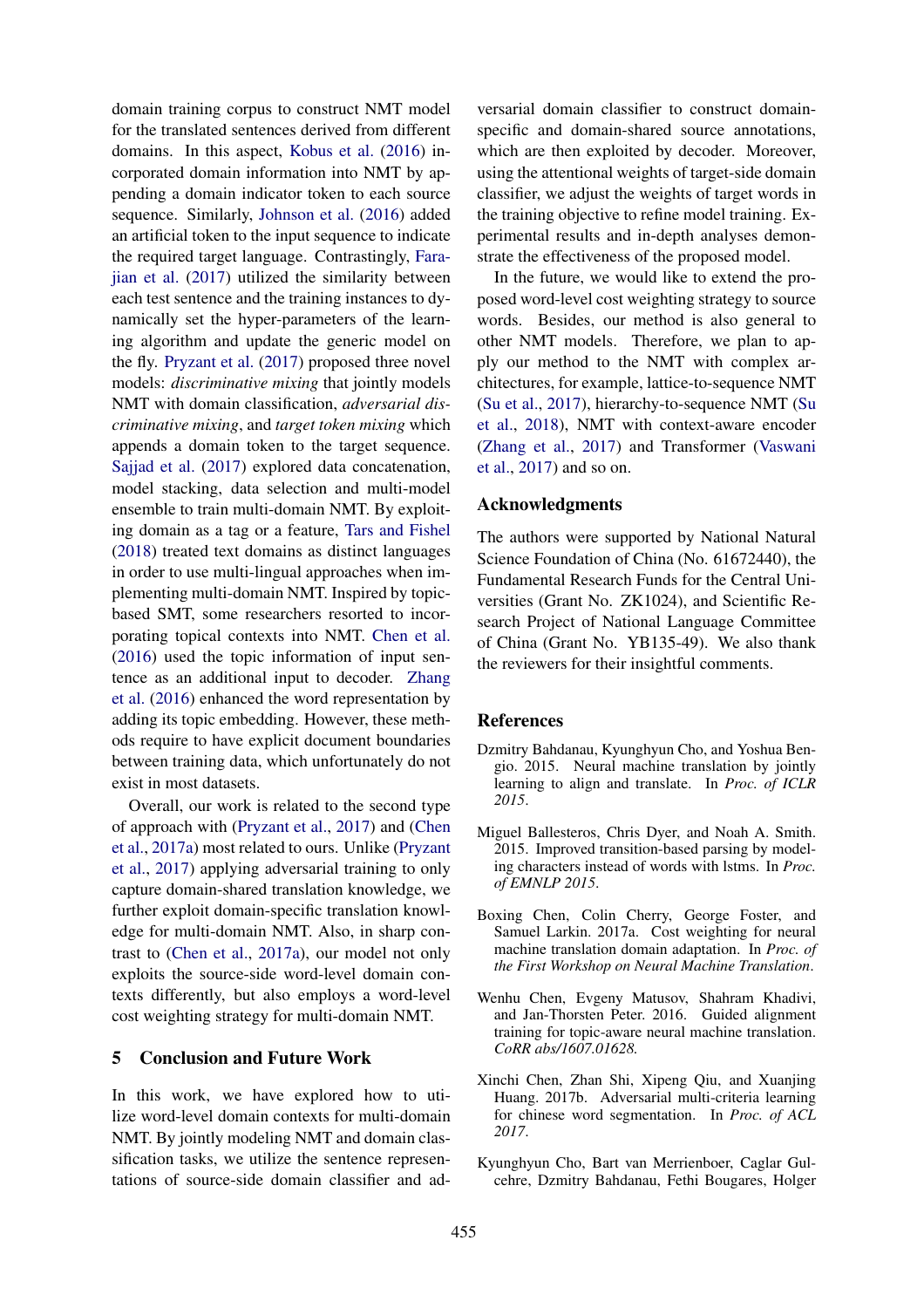Schwenk, and Yoshua Bengio. 2014. Learning phrase representations using rnn encoder–decoder for statistical machine translation. In *Proc. of EMNLP 2014*.

- Chenhui Chu, Raj Dabre, and Sadao Kurohashi. 2017. An empirical comparison of domain adaptation methods for neural machine translation. In *Proc. of ACL 2017*.
- Jonathan H. Clark, Alon Lavie, and Chris Dyer. 2012. One system, many domains: Open-domain statistical machine translation via feature augmentation. In *Proc. of AMTA 2012*.
- Daxiang Dong, Hua Wu, Wei He, Dianhai Yu, and Haifeng Wang. 2015. Multi-task learning for multiple language translation. In *Proc. of ACL 2015*.
- M. Amin Farajian, Marco Turchi, Matteo Negri, and Marcello Federico. 2017. Multi-domain neural machine translation through unsupervised adaptation. In *Proc. of WMT 2017*.
- Markus Freitag and Yaser Al-Onaizan. 2016. Fast domain adaptation for neural machine translation. *CoRR abs/1612.06897.*
- Andrew C. Heusser, Kirsten Ziman, Lucy L. W. Owen, and Jeremy R. Manning. 2018. Hypertools: a python toolbox for gaining geometric insights into high-dimensional data. *Journal of Machine Learning Research*.
- M Huck, A Birch, and B Haddow. 2015. Mixeddomain vs. multi-domain statistical machine translation. In *Proc. of MT Summit 2015*.
- Melvin Johnson, Mike Schuster, Quoc V. Le, Maxim Krikun, Yonghui Wu, Zhifeng Chen, Nikhil Thorat, Fernanda B. Viegas, Martin Wattenberg, Greg ´ Corrado, Macduff Hughes, , and Jeffrey Dean. 2016. Google's multilingual neural machine translation system: Enabling zero-shot translation. *CoRR abs/1611.04558.*
- Diederik P. Kingma and Jimmy Lei Ba. 2015. Adam: A method for stochastic optimization. In *Proc. of ICLR 2015*.
- Catherine Kobus, Josep Crego, and Jean Senellart. 2016. Domain control for neural machine translation. *CoRR abs/1612.06140.*
- Jiwei Li, Xinlei Chen, Eduard Hovy, and Dan Jurafsky. 2016. Visualizing and understanding neural models in nlp. In *Proc. of NAACL 2016*.
- Pengfei Liu, Xipeng Qiu, and Xuanjing Huang. 2016. Domain separation networks. In *Proc. of NIPS 2016*.
- Pengfei Liu, Xipeng Qiu, and Xuanjing Huang. 2017a. Adversarial multi-task learning for text classification. In *Proc. of ACL 2017*.
- Yang Liu, Sujian Li, Xiaodong Zhang, and Zhifang Sui. 2017b. Implicit discourse relation classification via multi-task neural networks. In *Proc. of ACL 2017*.
- Minh-Thang Luong and Christopher D Manning. 2015. Stanford neural machine translation systems for spoken language domains. In *Proc. of IWSLT 2015*.
- Kalchbrenner Nal and Blunsom Phil. 2013. Recurrent continuous translation models. In *Proc. of EMNLP 2013*.
- Kishore Papineni, Salim Roukos, Todd Ward, and Wei-Jing Zhu. 2002. Bleu: a method for automatic evaluation of machine translation. In *Proc. of ACL 2002*.
- Reid Pryzant, Denny Britz, and Q Le. 2017. Effective domain mixing for neural machine translation. In *Proc. of WMT 2017*.
- Hassan Sajjad, Nadir Durrani, Fahim Dalvi, Yonatan Belinkov, and Stephan Vogel. 2017. Neural machine translation training in a multi-domain scenario. *CoRR abs/1708.08712.*
- Rico Sennrich, Barry Haddow, and Alexandra Birch. 2016. Neural machine translation of rare words with subword units. In *Proc. of ACL 2016*.
- Rico Sennrich, Holger Schwenk, and Walid Aransa. 2013. A multi-domain translation model framework for statistical machine translation. In *Proc. of ACL 2013*.
- Christophe Servan, Josep Crego, and Jean Senellart. 2016. Domain specialization: a post-training domain adaptation for neural machine translation. *CoRR abs/1612.06141.*
- Jinsong Su, Zhixing Tan, Deyi Xiong, Rongrong Ji, Xiaodong Shi, and Yang Liu. 2017. Lattice-based recurrent neural network encoders for neural machine translation. In *Proc. of AAAI 2017*, pages 3302– 3308.
- Jinsong Su, Jiali Zeng, Deyi Xiong, Yang Liu, Mingxuan Wang, and Jun Xie. 2018. A hierarchyto-sequence attentional neural machine translation model. *IEEE/ACM Trans. Audio, Speech & Language Processing*, 26(3):623–632.
- Ilya Sutskever, Oriol Vinyals, and Quoc V Le. 2014. Sequence to sequence learning with neural networks. In *Proc. of NIPS 2014*.
- Sander Tars and Mark Fishel. 2018. Multi-domain neural machine translation. *CoRR abs/1805.02282.*
- Liang Tian, Derek F. Wong, Lidia S. Chao, Paulo Quaresma, Francisco Oliveira, Shuo Li, Yiming Wang, and Yi Lu. 2014. Um-corpus: A large english-chinese parallel corpus for statistical machine translation. In *Proc. of LREC 2014*.
- Ashish Vaswani, Noam Shazeer, Niki Parmar, Jakob Uszkoreit, Llion Jones, Aidan N. Gomez, Lukasz Kaiser, and Illia Polosukhin. 2017. Attention is all you need. In *Proc. of NIPS 2017*.